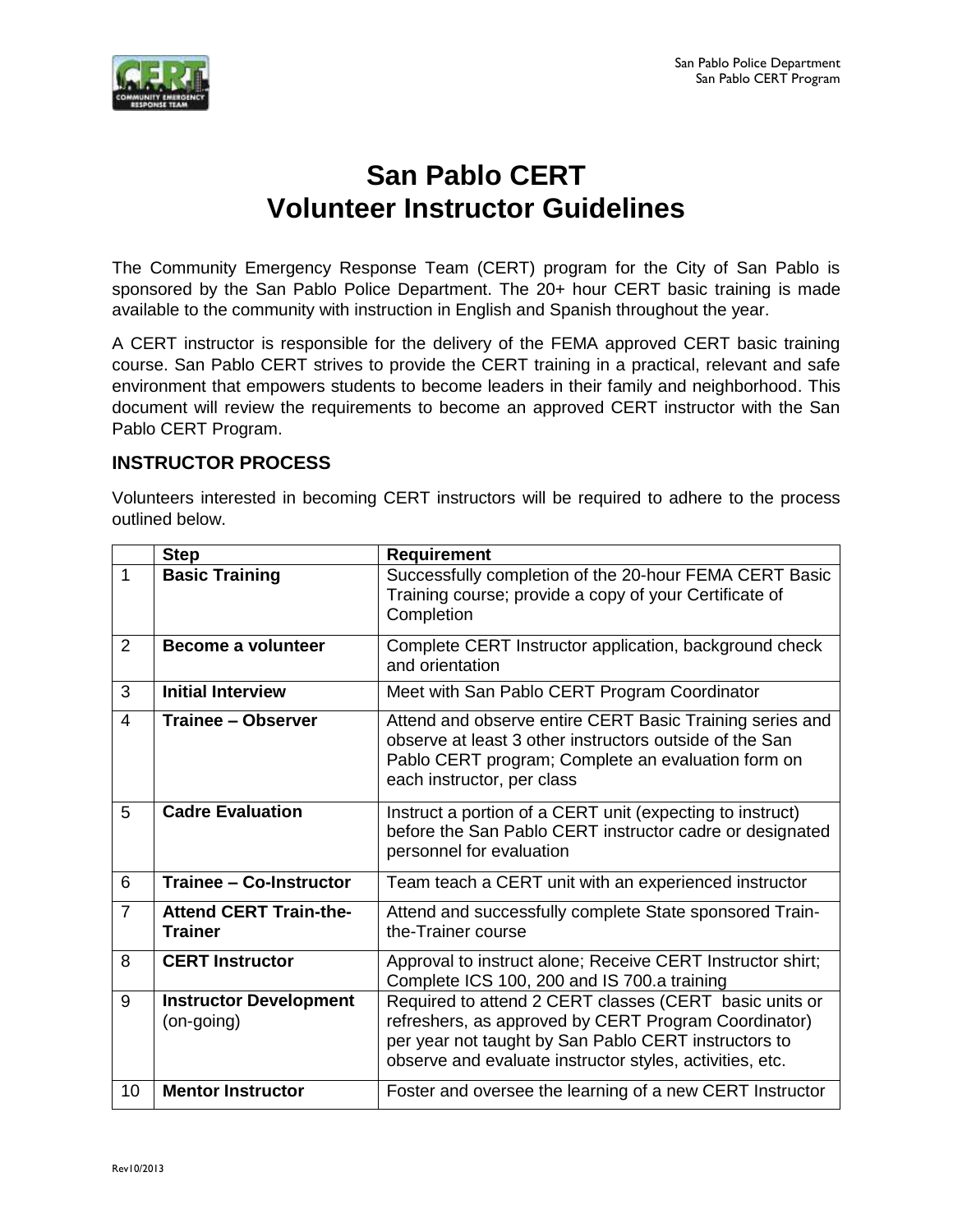

Ongoing performance evaluations will be given by designated personnel throughout your tenure with the San Pablo CERT program. If remediation is recommended in a performance evaluation, the instructor will need to resolve the issues identified before resuming instruction.

## **INSTRUCTOR COMMITMENT**

A CERT Instructor is a representative of the San Pablo CERT program and in turn a representative of the San Pablo Police Department. An instructor is more than a teacher providing information for a student to absorb. An instructor is a leader, motivator and role model. The time dedicated to mastering your unit(s) will be a reflection of your passion and commitment to the delivery of the best possible program we can provide our community. By your interest to apply to participate in the San Pablo CERT program, you are committing to:

- 1. Delivering the FEMA approved CERT Basic Training course using lecture, demonstration, and hands-on practice throughout.
- 2. Thoroughly reviewing and studying the material that you will be presenting or participating in at an instructor level.
- 3. Meeting outside the classroom with other instructors, if needed, to organize the delivery of shared units.
- 4. Continually developing your instructor skills by attending regular trainings and observing other instructors.
- 5. Addressing concerns regarding the program, students and/or instructors with the CERT Program Manager.
- 6. Being open to constructive criticism and feedback from others.
- 7. Being a team player and offering suggestions on how to improve the program.
- 8. Tracking your volunteer hours and submit monthly reports to CERT Program Coordinator.

Any behavior demonstrated that disregards the listed commitments within or outside the program, can be cause for dismissal from the program.

### **THE PROCESS**

To apply to be a San Pablo CERT Instructor, please complete the attached application form. Please submit the completed application and supporting documents to Andrea Barte via email at [andreab@sanpabloca.gov](mailto:andreab@sanpabloca.gov) or mail to:

Attention: Andrea Barte San Pablo Police Department 13880 San Pablo Ave. San Pablo, CA 94806

If you have any questions, please contact the San Pablo CERT Program Manager, Andrea Barte, at (510) 215-3110 or email at [andreab@sanpabloca.gov.](mailto:andreab@sanpabloca.gov)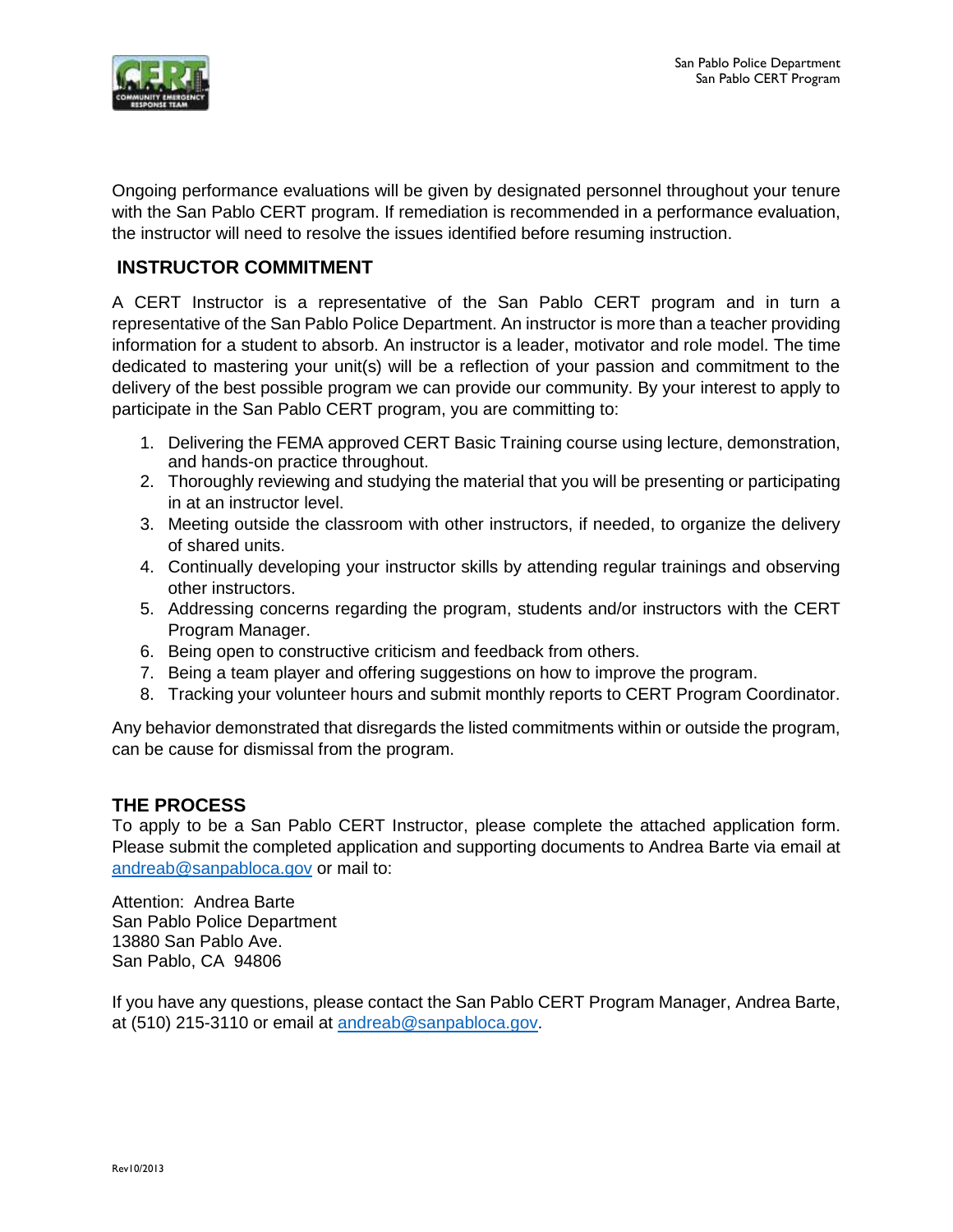

# **San Pablo CERT Instructor Application**

| <b>Request Submitted:</b>                                                                                    |                                                                            |                                                                                       |  |  |
|--------------------------------------------------------------------------------------------------------------|----------------------------------------------------------------------------|---------------------------------------------------------------------------------------|--|--|
| <b>Contact Information</b>                                                                                   |                                                                            |                                                                                       |  |  |
| <b>Applicant Name:</b>                                                                                       |                                                                            |                                                                                       |  |  |
| <b>Phone:</b>                                                                                                |                                                                            | E-mail:                                                                               |  |  |
| <b>Address:</b>                                                                                              |                                                                            |                                                                                       |  |  |
| City, State, Zip:                                                                                            |                                                                            |                                                                                       |  |  |
| <b>Current Employer (if applicable)</b>                                                                      |                                                                            |                                                                                       |  |  |
| Company:                                                                                                     |                                                                            |                                                                                       |  |  |
| <b>Job Title:</b>                                                                                            |                                                                            |                                                                                       |  |  |
| <b>Address:</b>                                                                                              |                                                                            |                                                                                       |  |  |
| City, State, Zip:                                                                                            |                                                                            |                                                                                       |  |  |
| <b>Supplemental Qualifications Questionnaire</b>                                                             |                                                                            |                                                                                       |  |  |
| Why would you like to become a CERT Instructor with the San Pablo CERT program?                              |                                                                            |                                                                                       |  |  |
|                                                                                                              |                                                                            |                                                                                       |  |  |
| <b>Instructor Qualifications</b>                                                                             |                                                                            |                                                                                       |  |  |
|                                                                                                              | Date you completed the CERT Basic Training course:                         |                                                                                       |  |  |
|                                                                                                              | Was the CERT Basic Training course post 2011 (using 2011 FEMA curriculum): |                                                                                       |  |  |
| Yes $\Box$ No $\Box$                                                                                         |                                                                            |                                                                                       |  |  |
|                                                                                                              |                                                                            | Please list CERT unit(s) you are requesting to teach (please list in priority order): |  |  |
| 1.                                                                                                           |                                                                            |                                                                                       |  |  |
| 2.                                                                                                           |                                                                            |                                                                                       |  |  |
| 3.                                                                                                           |                                                                            |                                                                                       |  |  |
| Please provide supporting detail to knowledge and/or experience related to the CERT<br>unit(s) listed above. |                                                                            |                                                                                       |  |  |
|                                                                                                              |                                                                            |                                                                                       |  |  |
| Previous CERT Instructor Experience (if applicable)                                                          |                                                                            |                                                                                       |  |  |
| Number of CERT Basic courses instructed (calculate single modules as 1/9 <sup>th</sup> of a<br>course):      |                                                                            |                                                                                       |  |  |
| Number of total hours you have instructed CERT Basic:                                                        |                                                                            |                                                                                       |  |  |
| Currently instructing CERT Basic? Yes □ No                                                                   |                                                                            |                                                                                       |  |  |
| If so, name of the CERT program?                                                                             |                                                                            |                                                                                       |  |  |
| Date you last taught CERT Basic:<br>$\sqrt{2}$<br>$\prime$                                                   |                                                                            |                                                                                       |  |  |